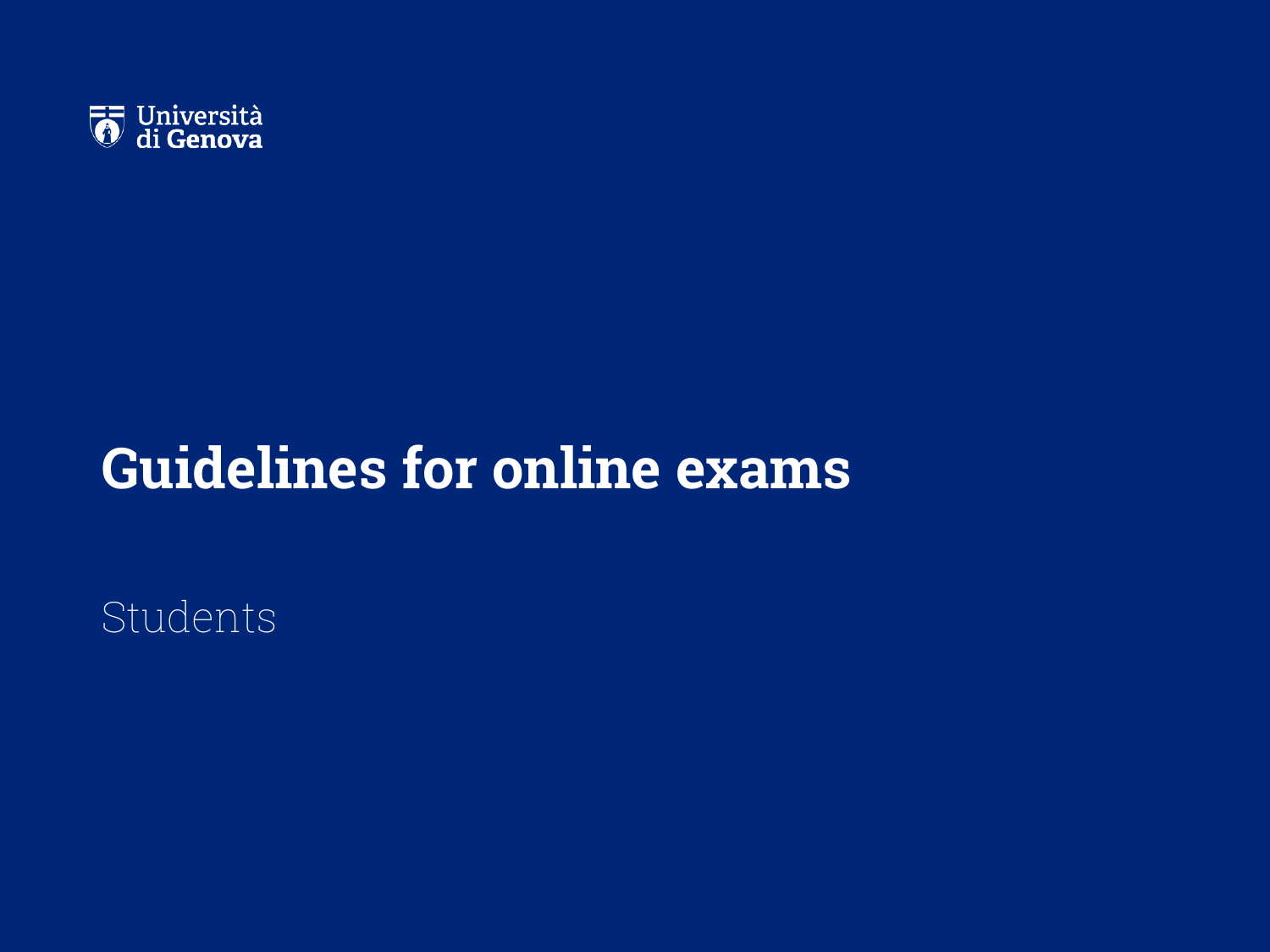

**This presentation describes some standard procedures for online exams in the summer session 2019/2020. Every teacher, as part of his or her teaching, may define specific exam procedures in addition to those indicated in this presentation, informing his or her students of the procedures for his or her exams.**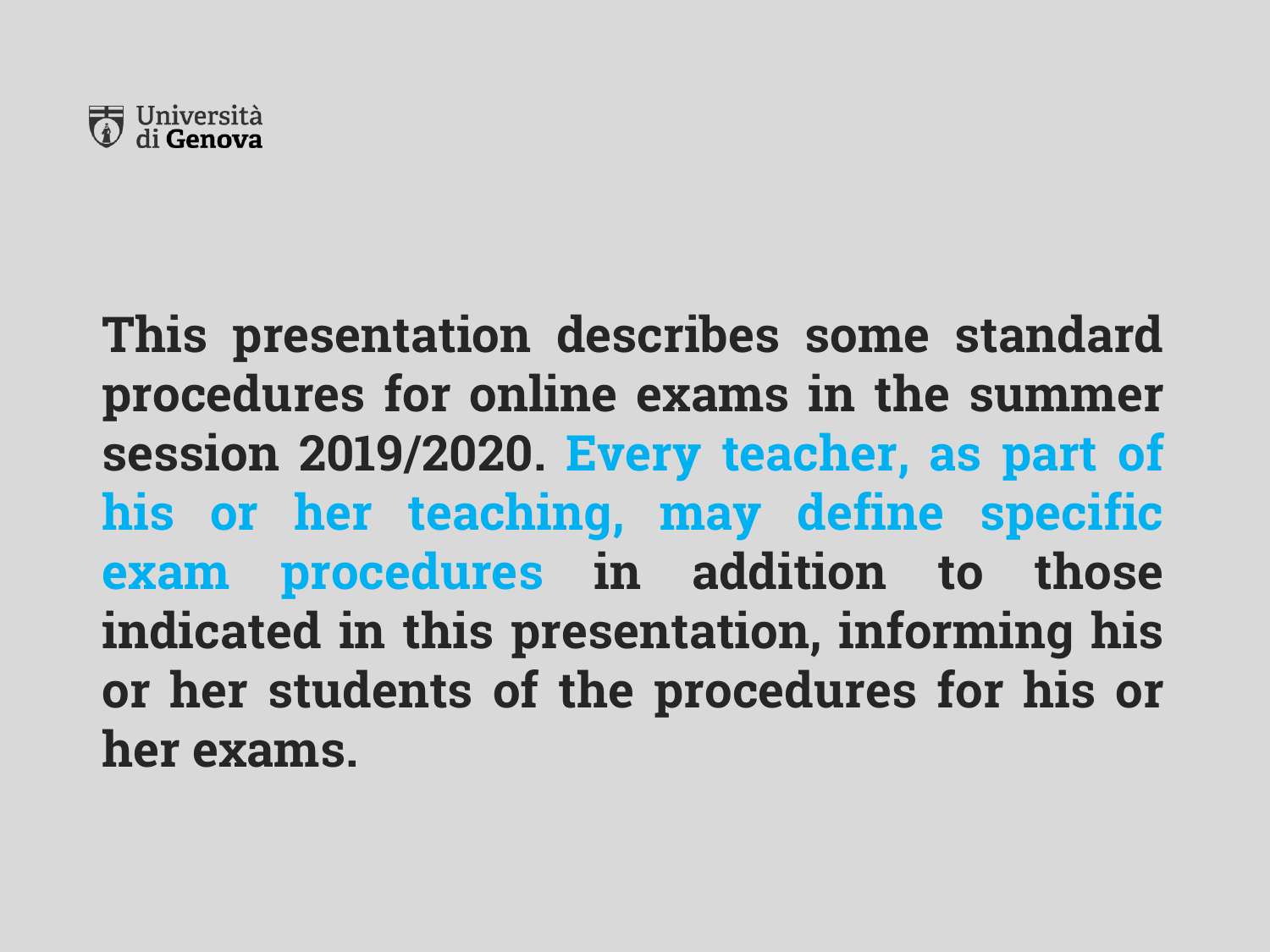### **Type of exams – May-September 2020**



**UniGe**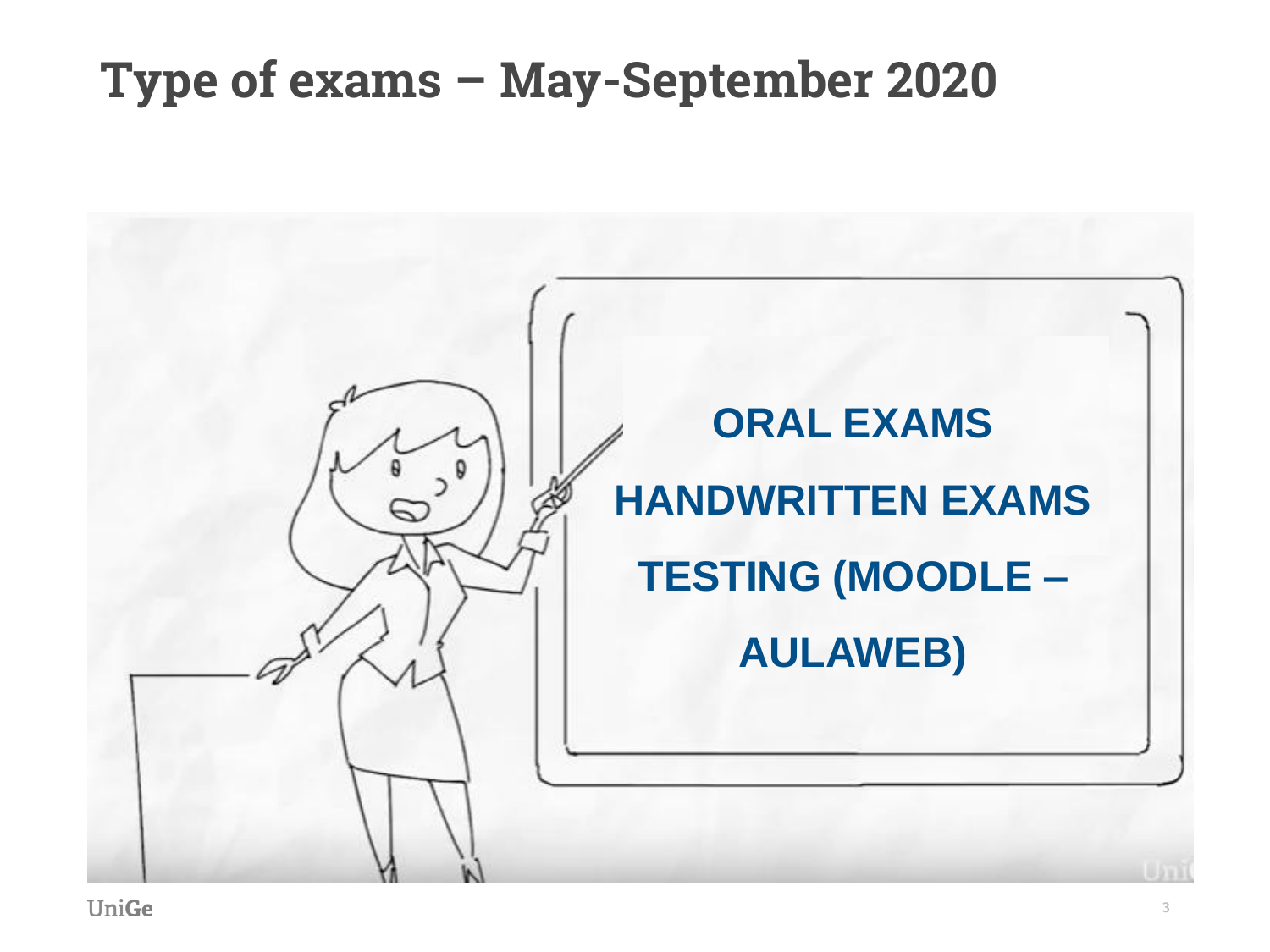

# **Oral Exams**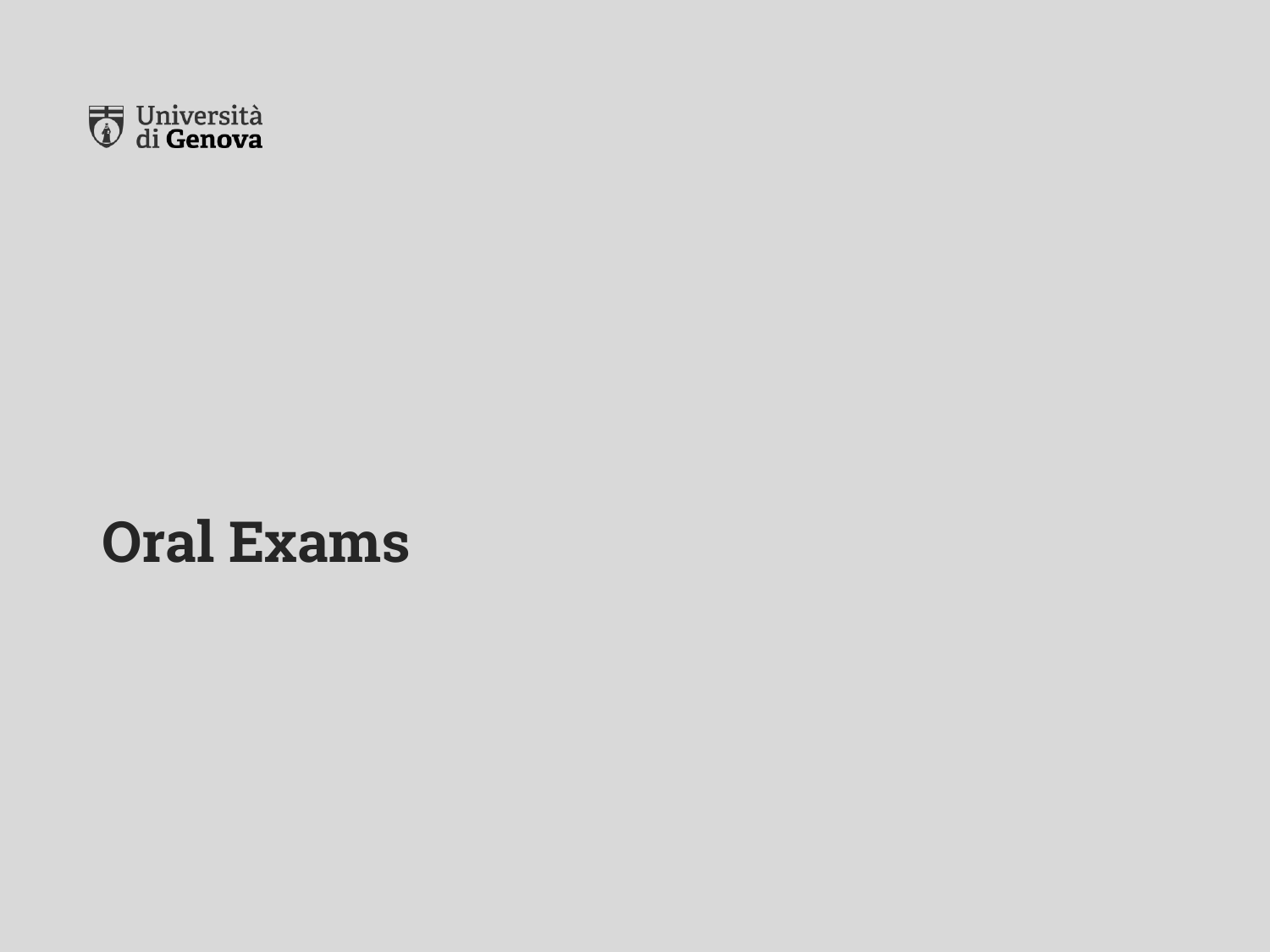## **Necessary technical equipment**



*<https://cedia.unige.it/didattica-a-distanza>*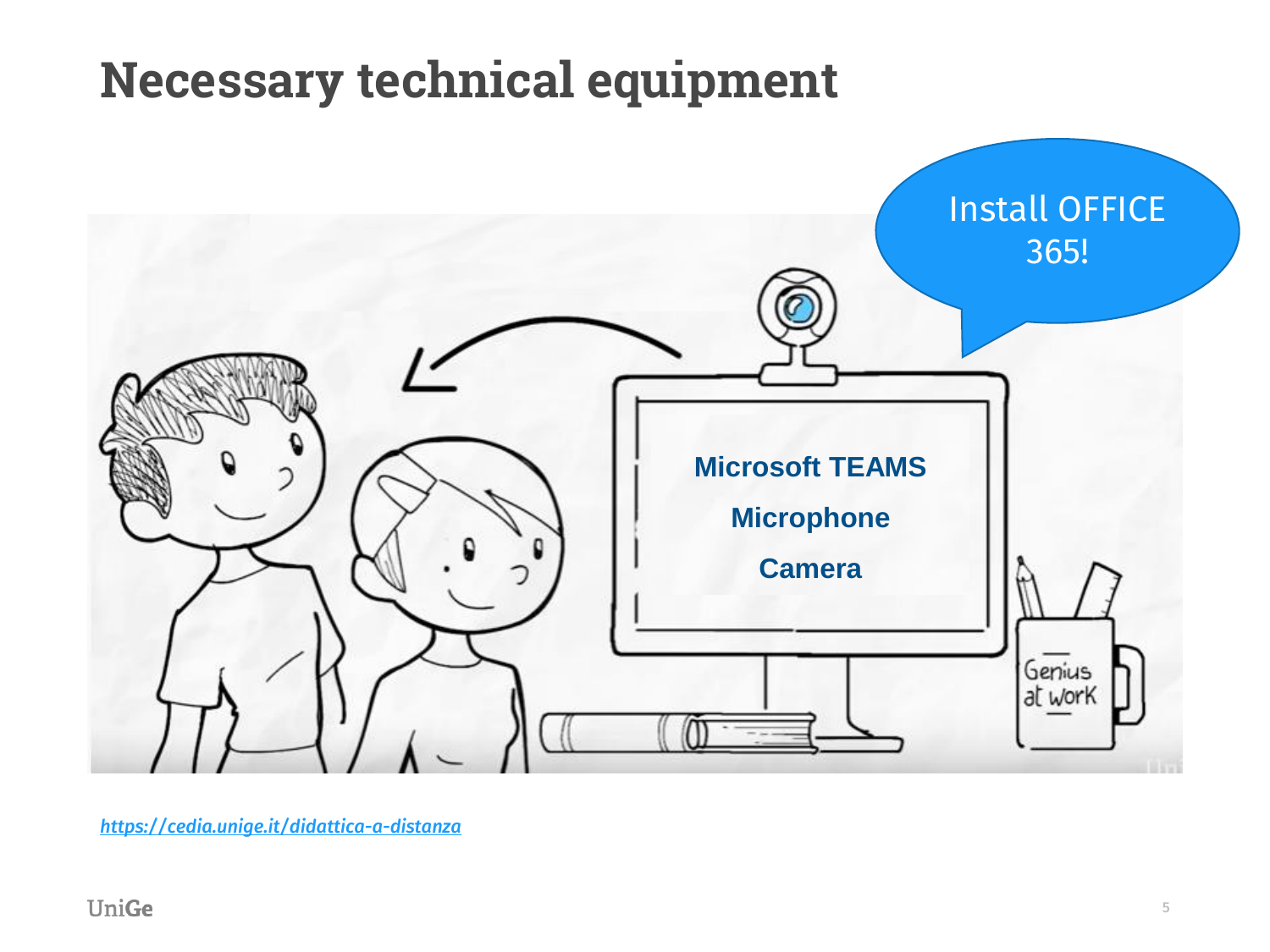# **Step 1 – Before the Exam**

- 1. Check the technical equipment required by the teacher (Office 365, Teams)
- 2. Check the code for access to the Exam Team

If sent by the teacher by e-mail or by Aulaweb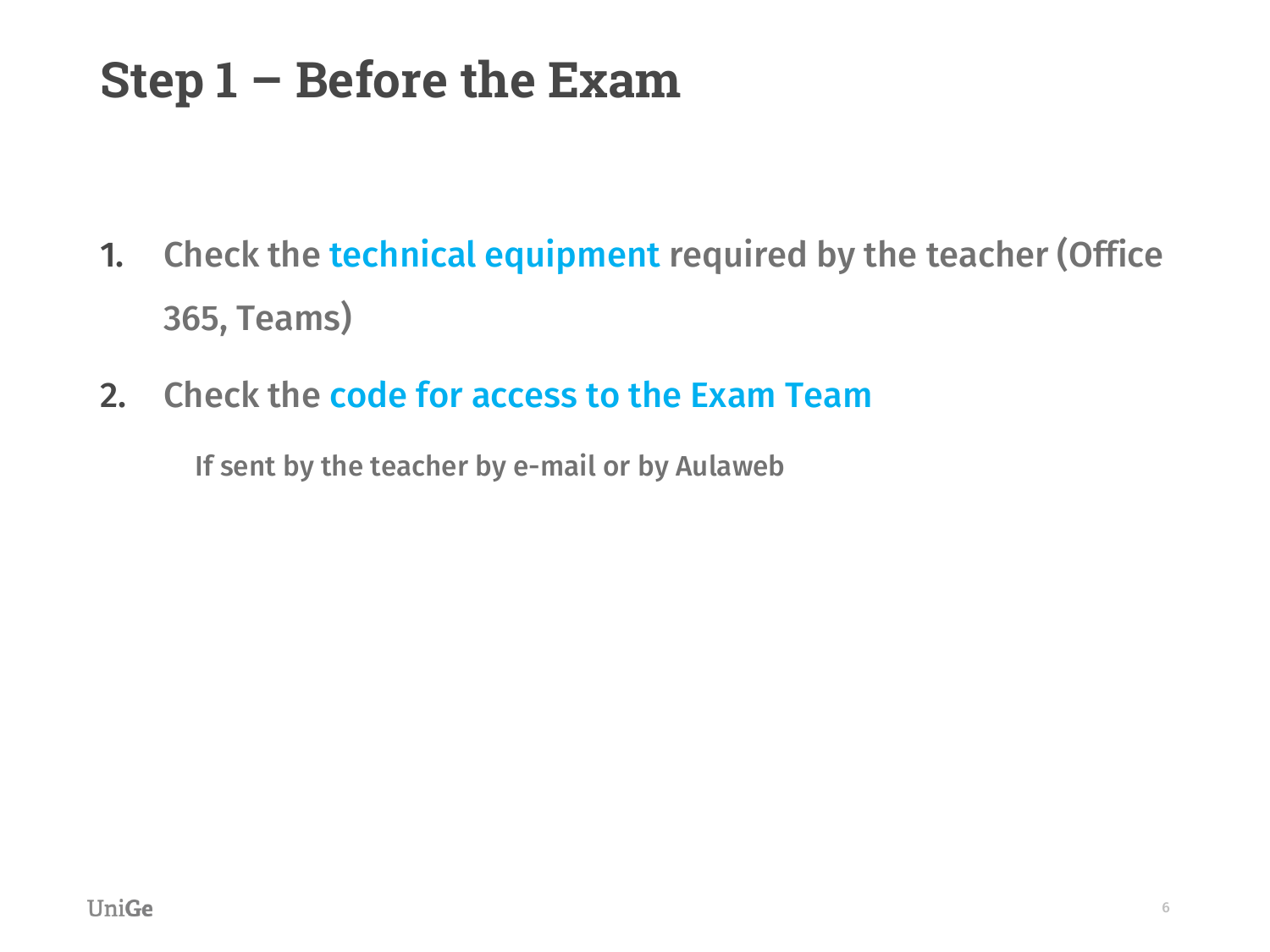# **Step 2 – During the Exam**

- 1. Prepare your university badge for recognition
- 2. Access the exam Team if requested by the teacher
- 3. Frame your face and worktop (hands resting on the clear work surface - unless otherwise instructed by the teacher)
- 4. At the end, leave the meeting

### You must ensure maximum silence and there must be no other people in your room during the exam.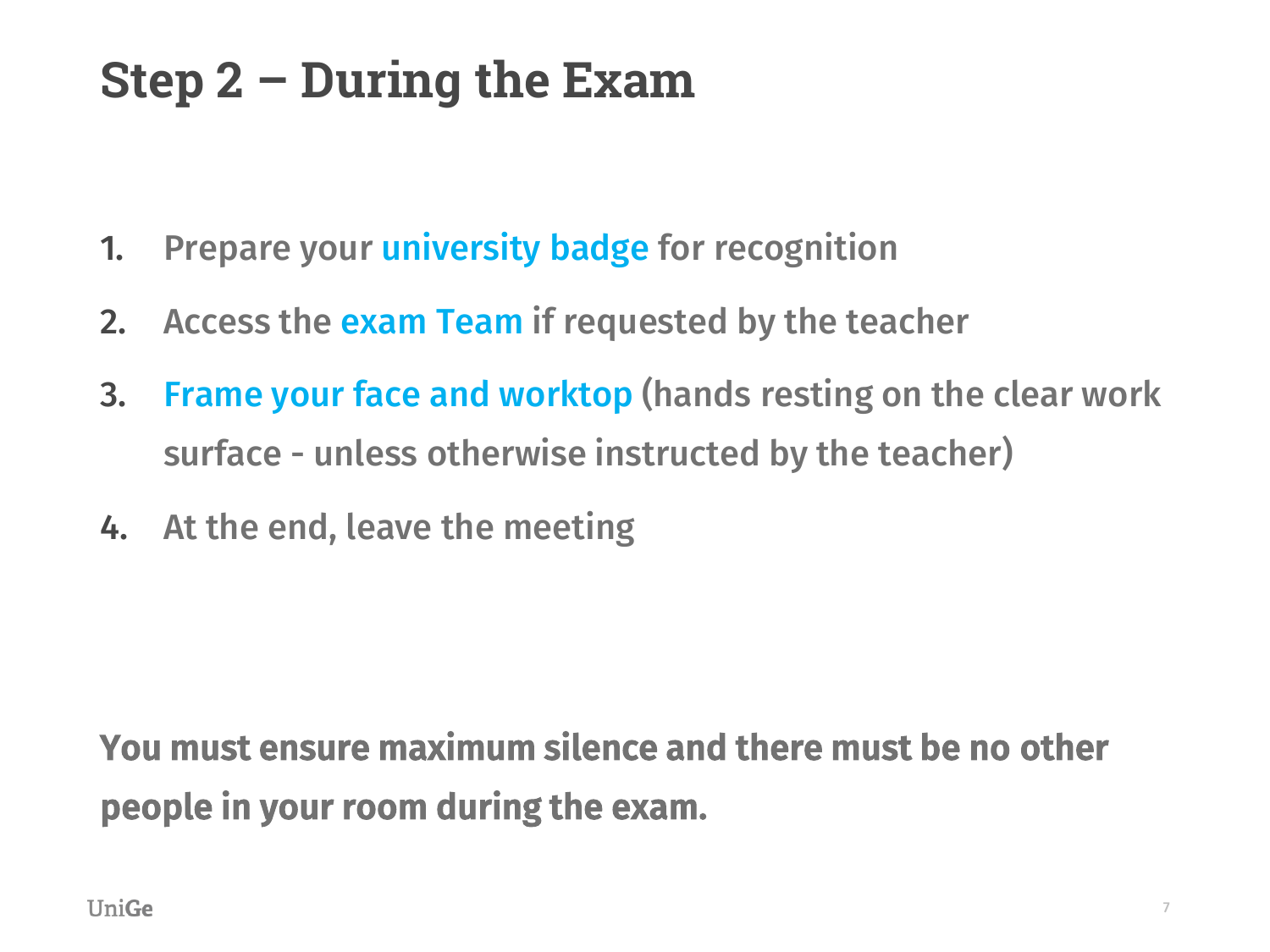

# **Handwritten Exams**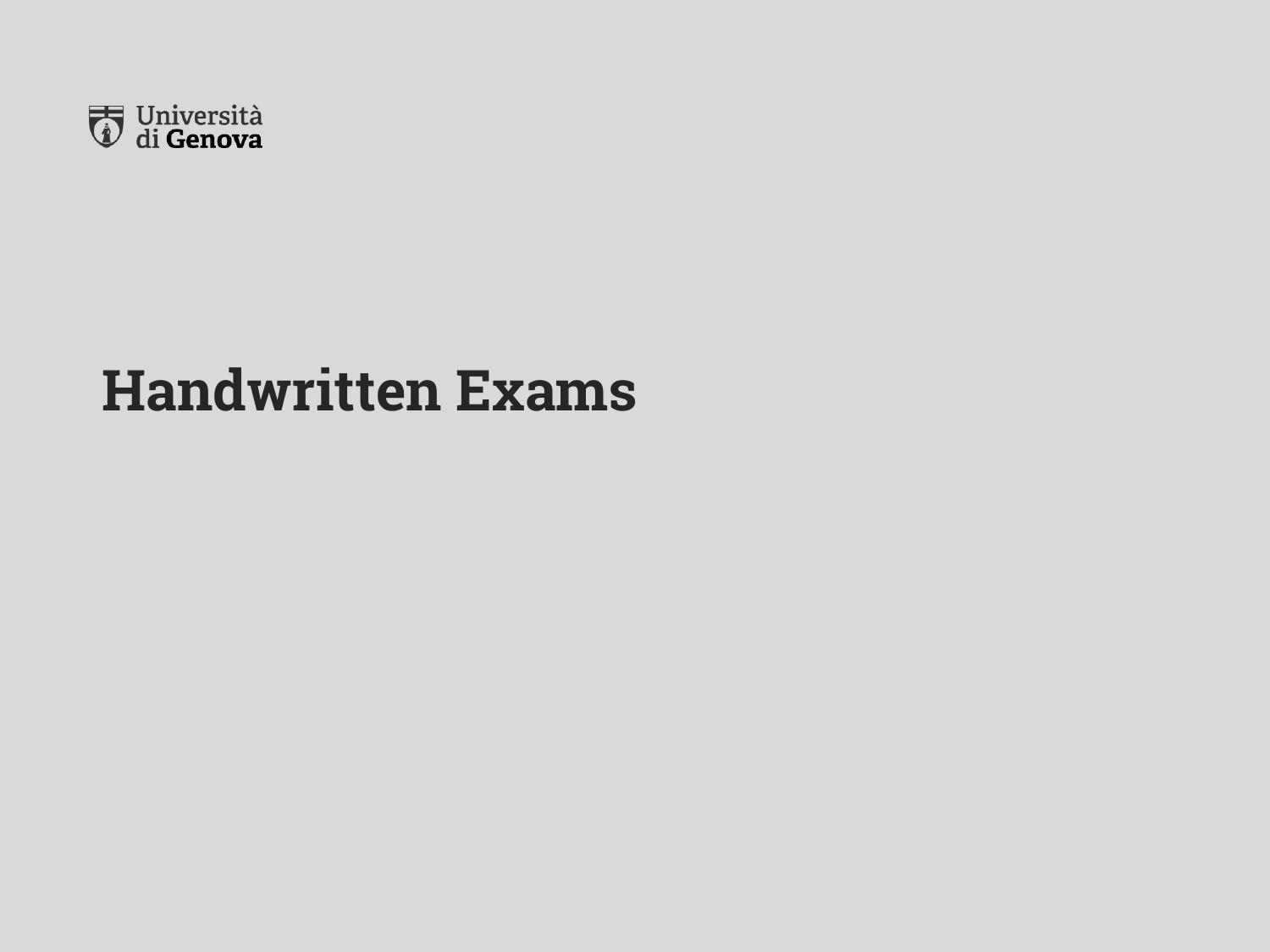## **Necessary technical equipment**



*<https://cedia.unige.it/didattica-a-distanza>*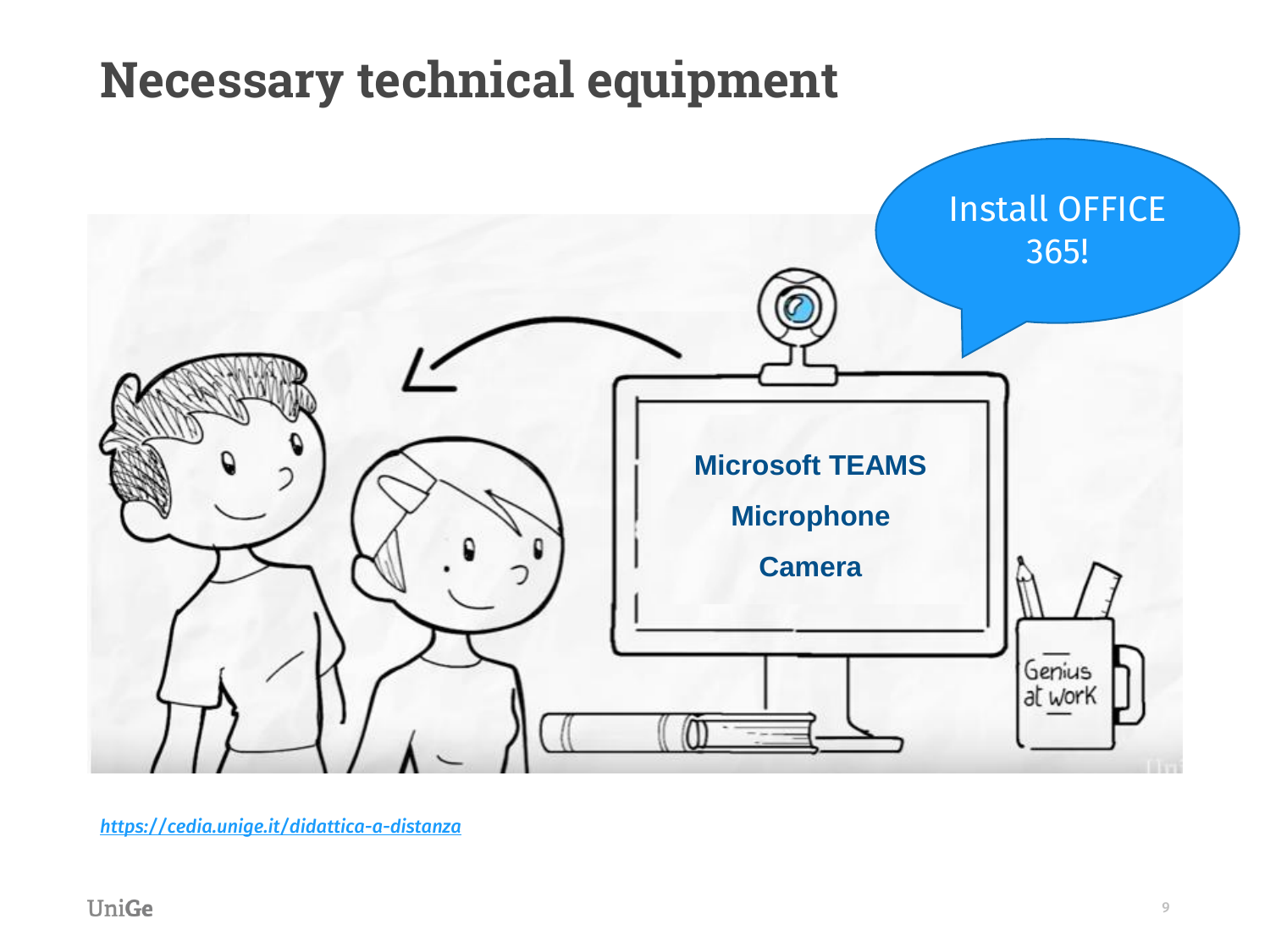# **Step 1 – Before the Exam**

- 1. Check the technical equipment required by the teacher (Office 365, Teams)
- 2. Check the code for access to the Exam Team

If sent by the teacher by e-mail or by Aulaweb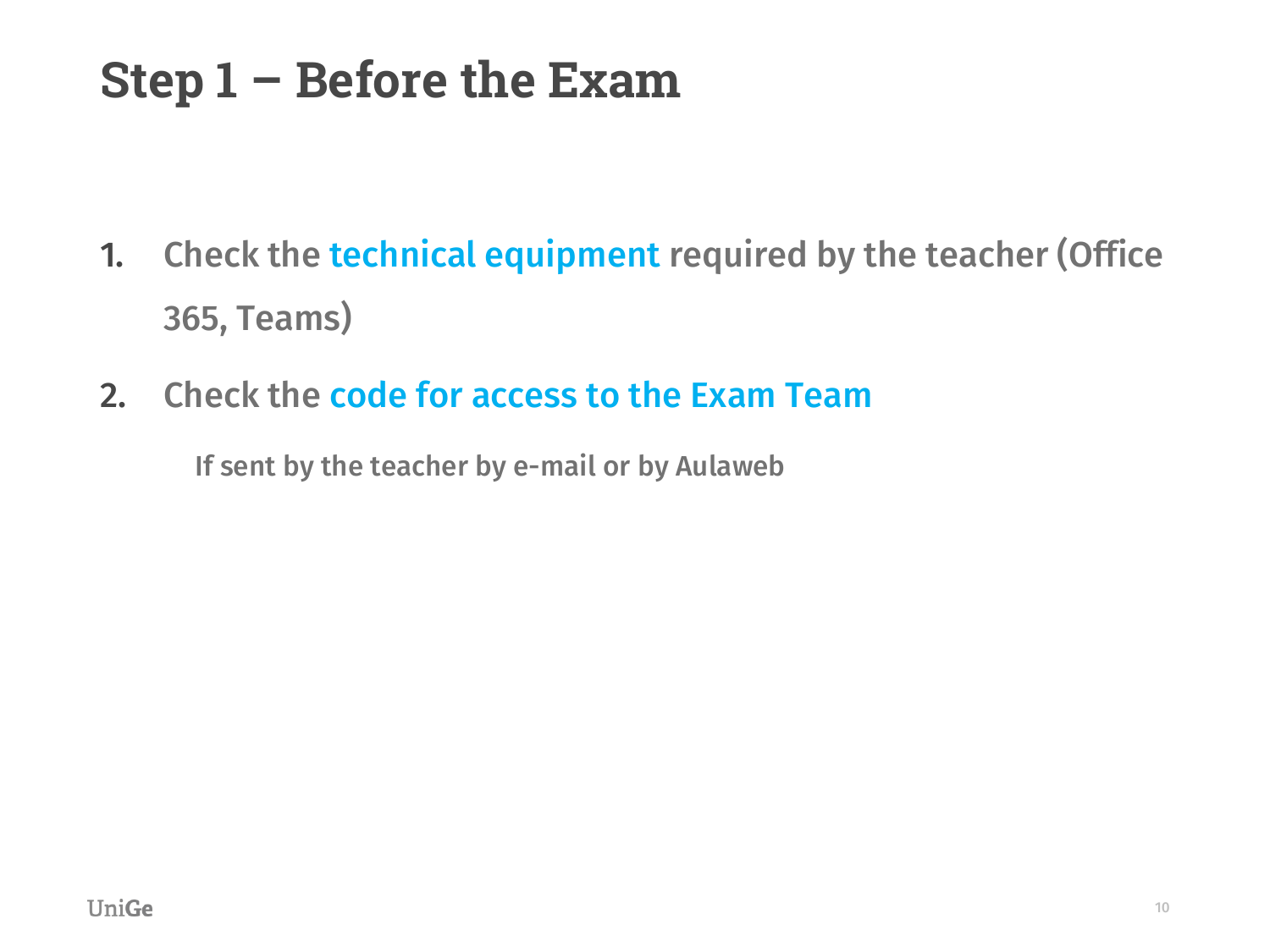## **Step 2 – During the Exam**

- 1. Prepare your university badge for recognition
- 2. Access the exam Team if requested by the teacher
- 3. Frame your face and worktop (hands resting on the clear work surface - unless otherwise instructed by the teacher)

### You must ensure maximum silence and there must be no other people in your room during the exam.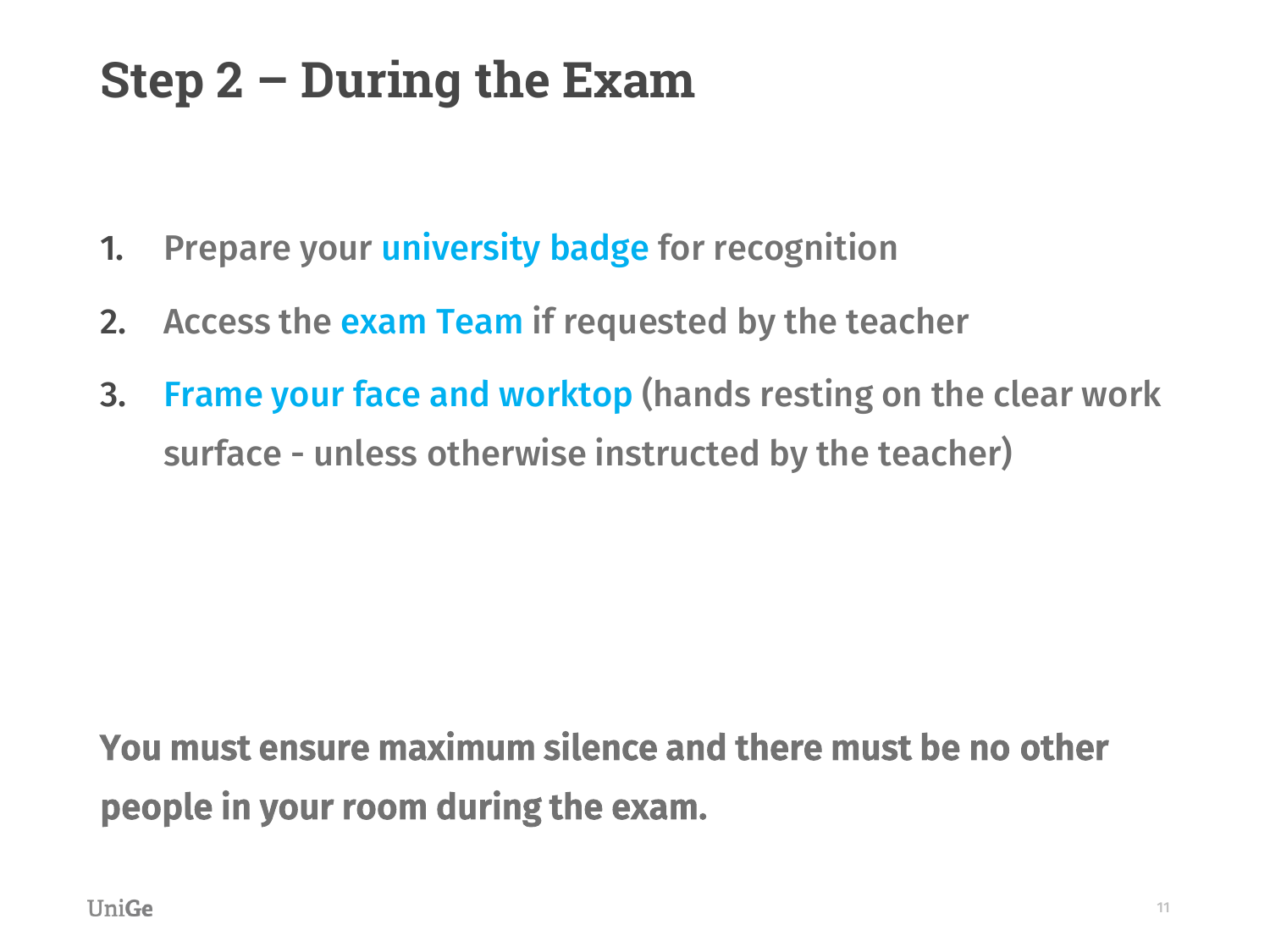# **Step 3 – End of the Exam**

When time runs out, follow the delivery procedures:

- 1. scan your exam sheet via your smartphone camera
- 2. save it in PDF format
- 3. upload it via delivery link suggested by the teacher (e.g. Microsoft Forms)

*the teacher may suggest other delivery procedures than those explained in this presentation*

- 4. wait for the teacher to close the exam
- 5. leave the meeting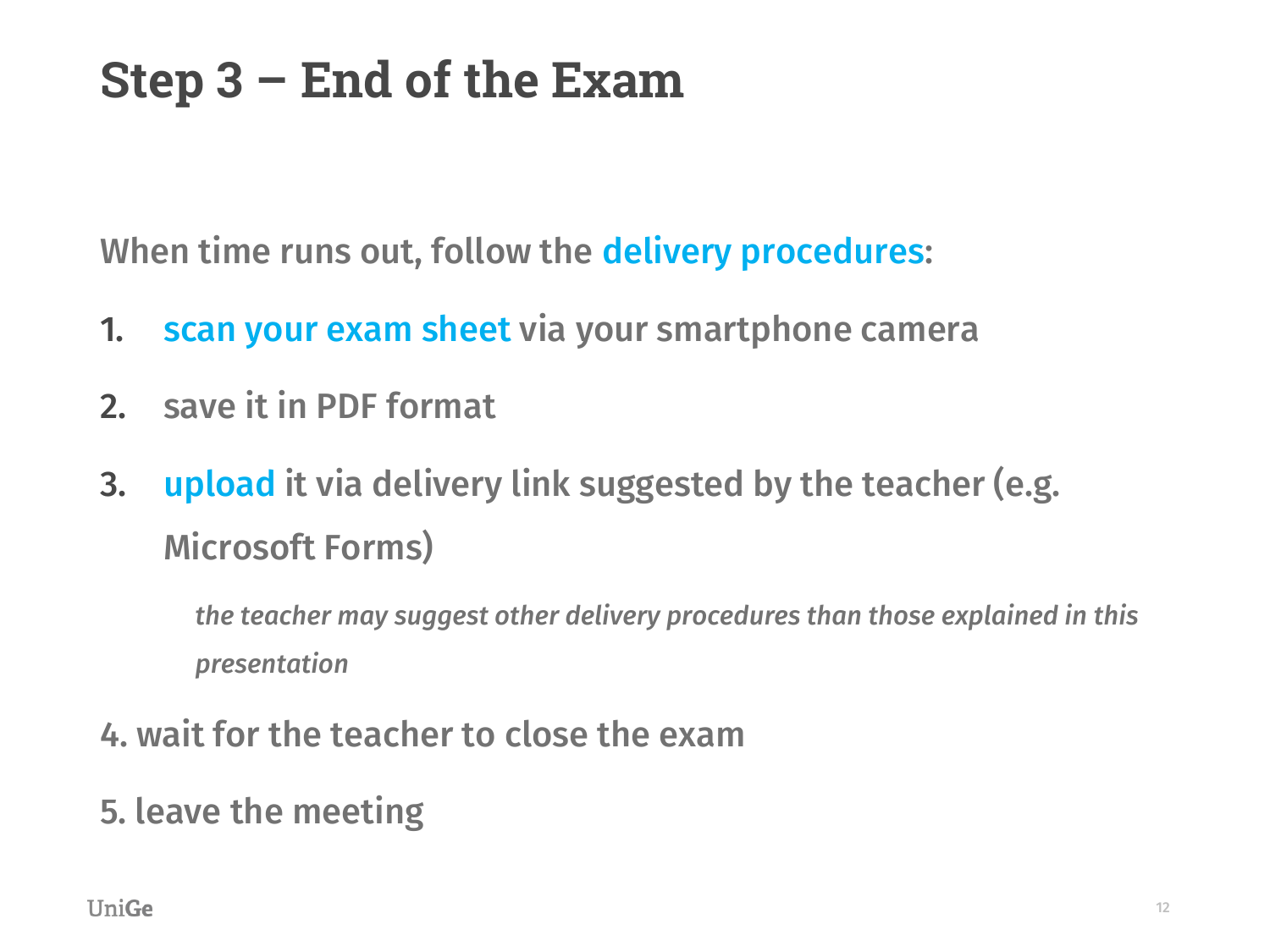#### **iOS**

**Use your «Note» application – select «New note» – «Camera»**





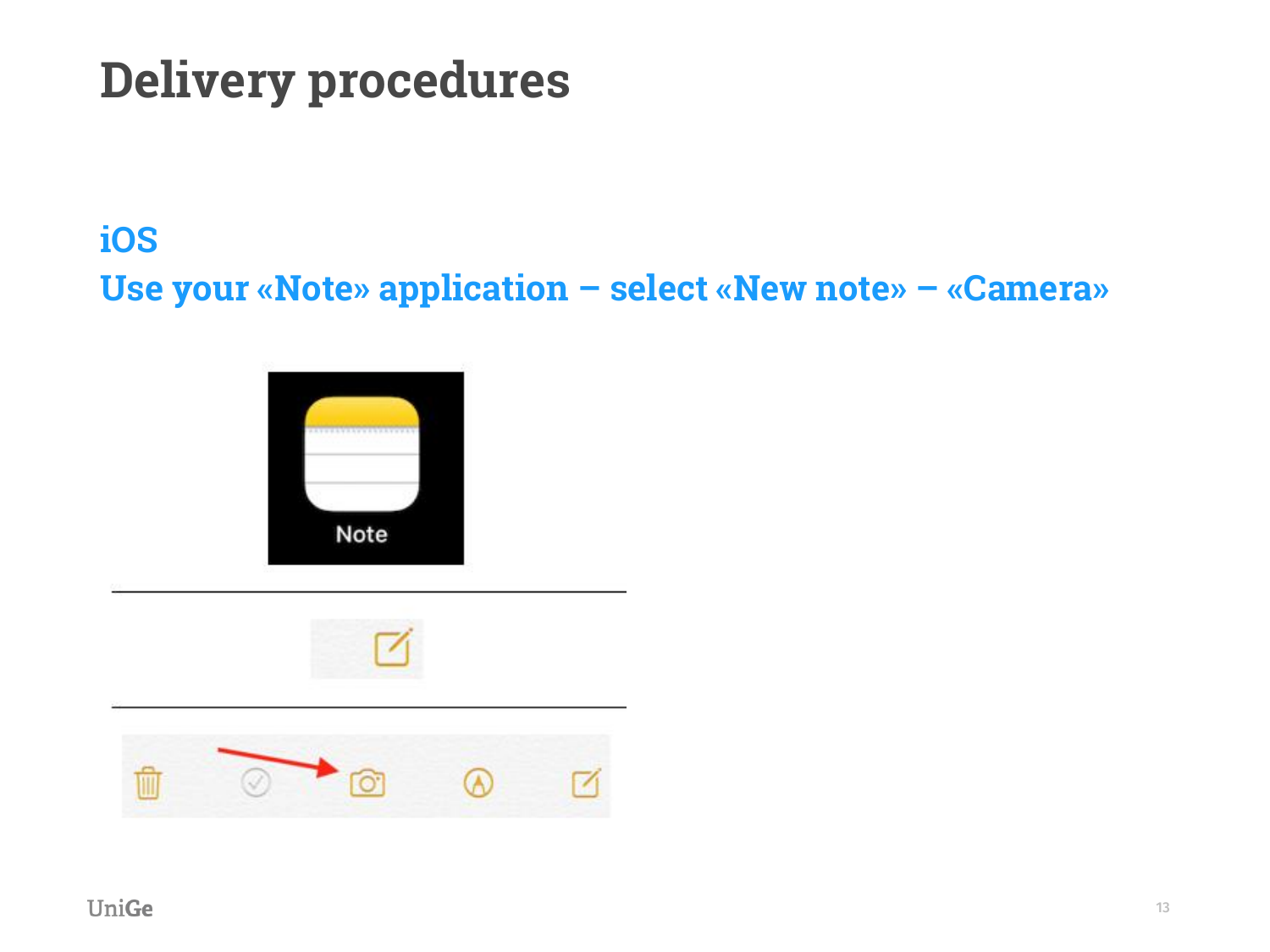### **iOS**

Frame your document

If the device is in automatic mode ("Auto" in the upper right corner) the document will be recognized, squared and scanned automatically.

If the device is in manual mode ("Manual" in the upper right corner), select the button at the bottom center to scan.

You can drag the corners of the document to square the sheet.

Repeat the procedure to scan as many sheets as you want. To finish, tap Save (n), where (n) indicates the total number of scanned sheets.

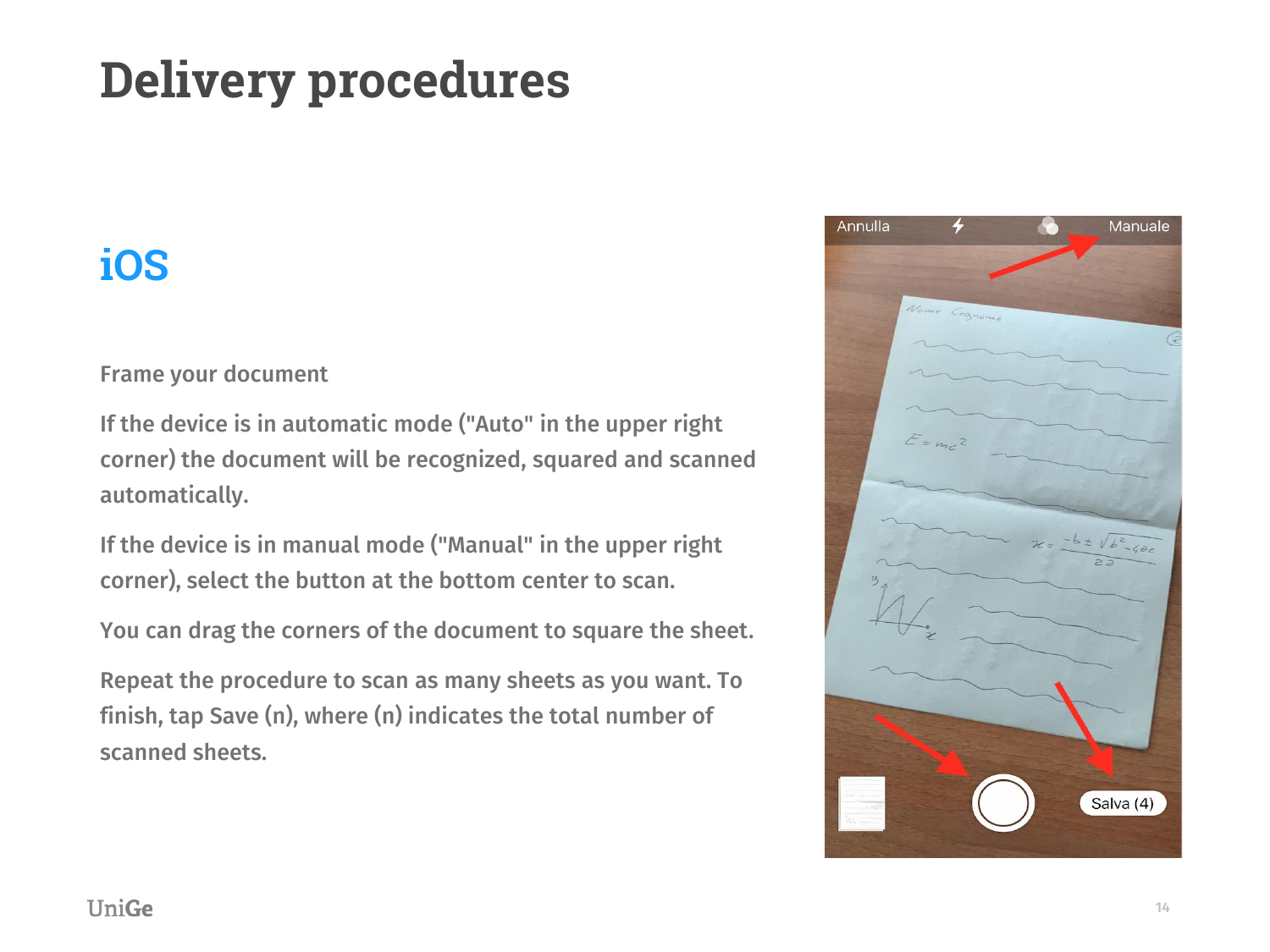### **iOS**

Tap Share at the top right to send the file in PDF format through the desired app (e.g.: Teams)

Scroll down to see the "Save to File" command, which allows you to save the file as a PDF on your device or in the cloud (OneDrive, iCloud Drive, Google Drive, etc.).

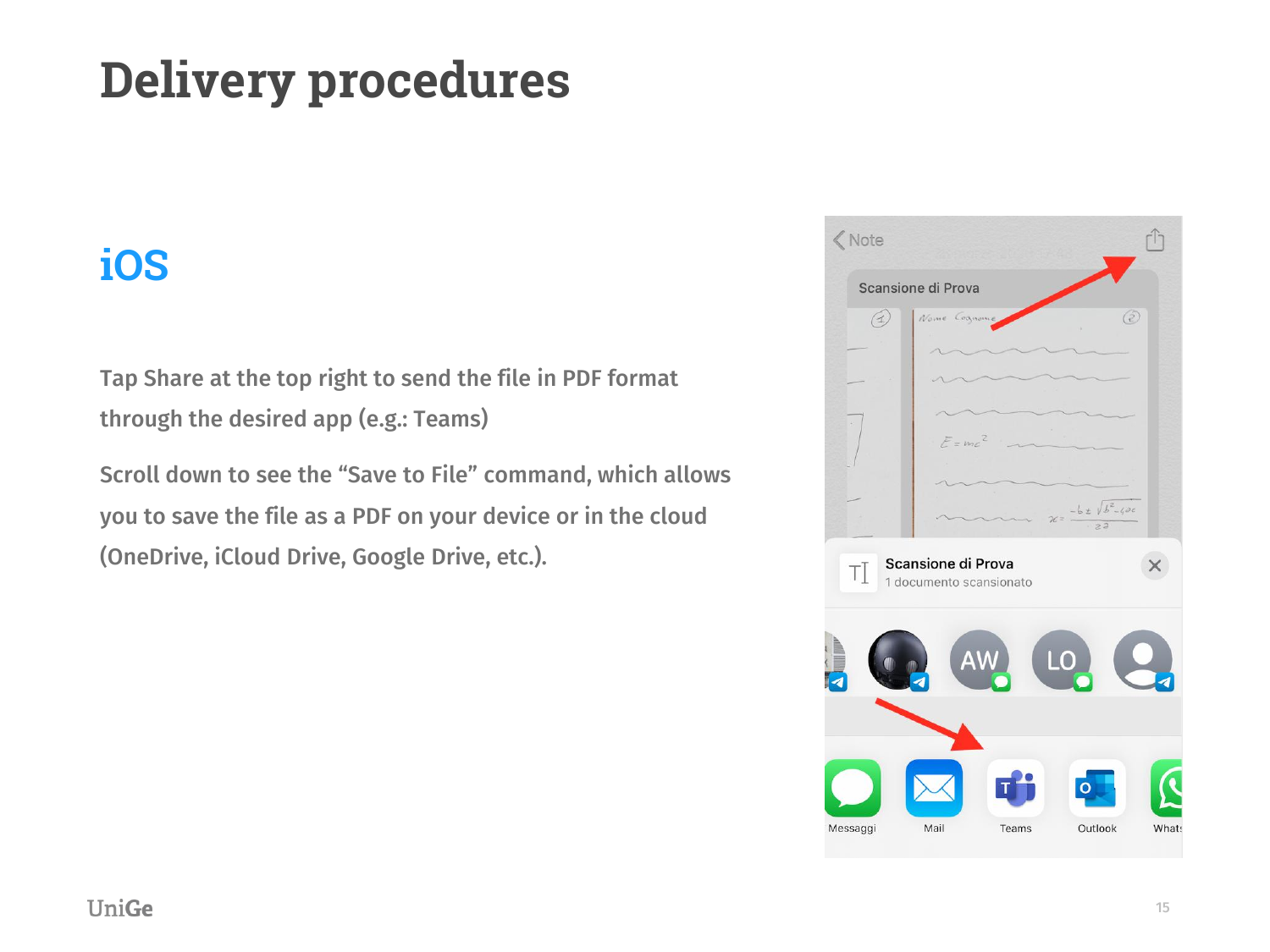### **Android**

- **1. Select the App Google Drive**
- **2. Select + in the bottom right corner**
- **3. Select «scan»**
- **4. Take a picture of the your exam sheet**
- **5. Select «add» to add other pages +**
- **6. Save your document selecting «End»**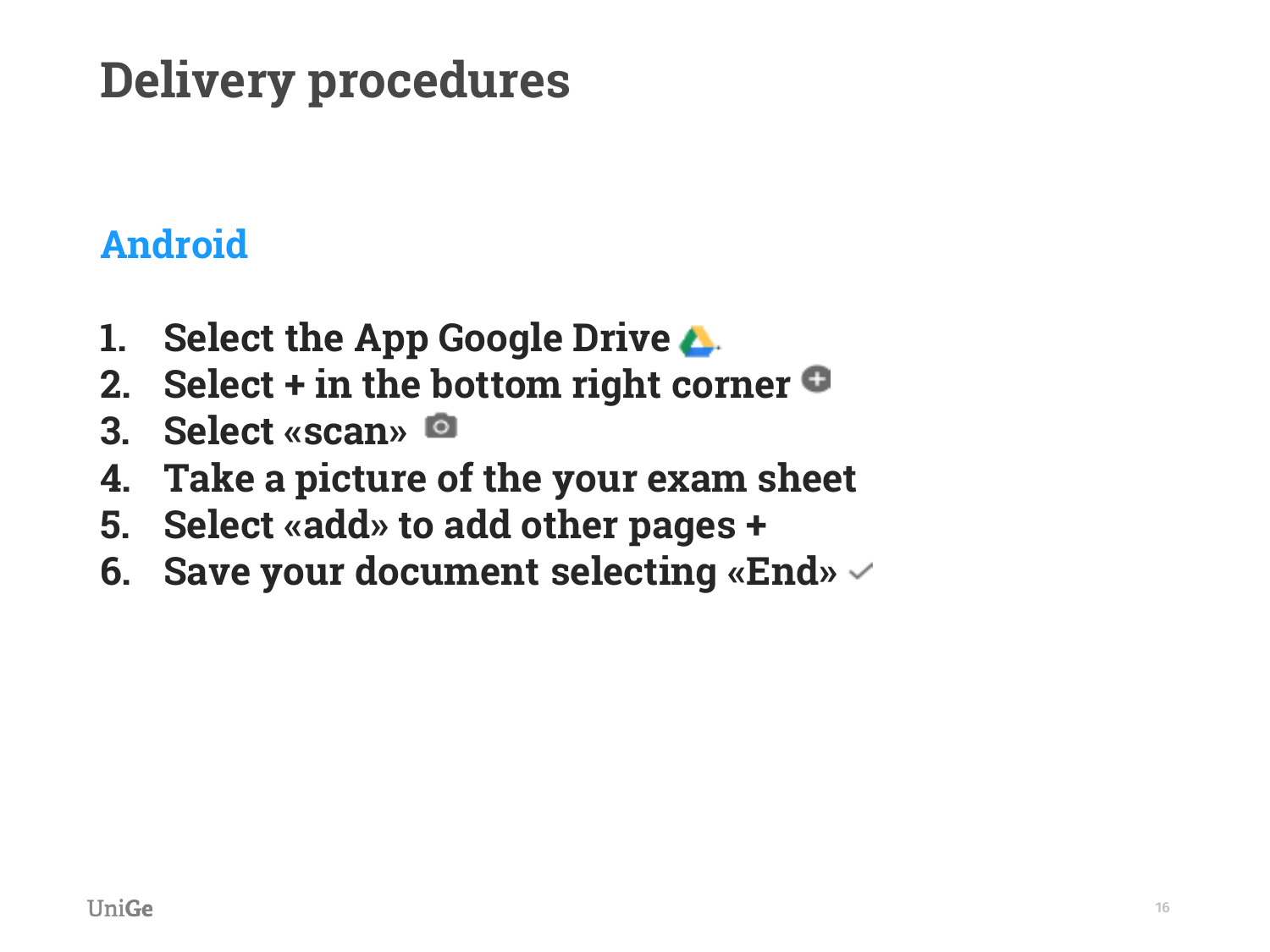### **Microsoft Teams**

(Select «upload file»)

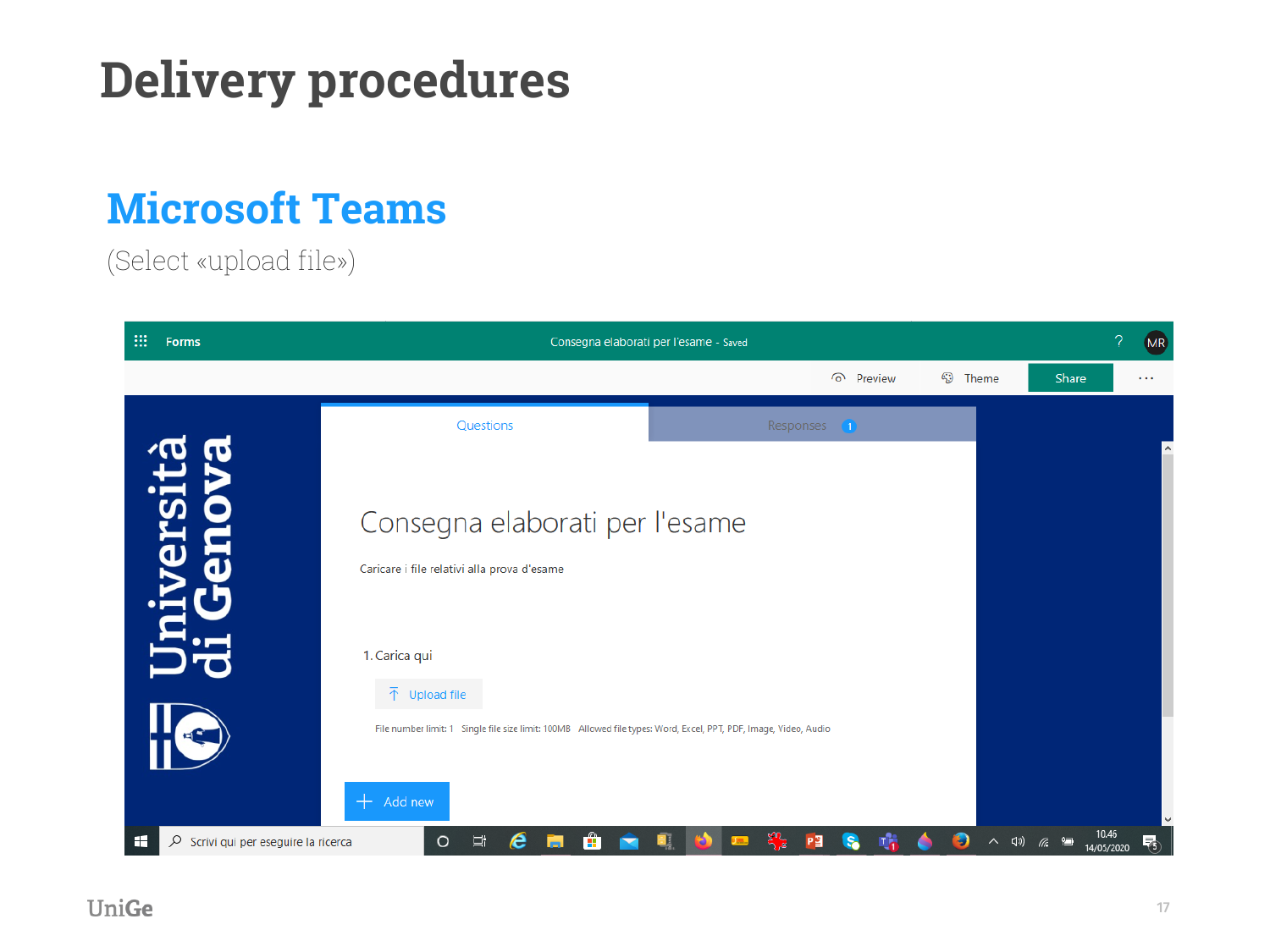

# **Testing (Moodle AulaWeb)**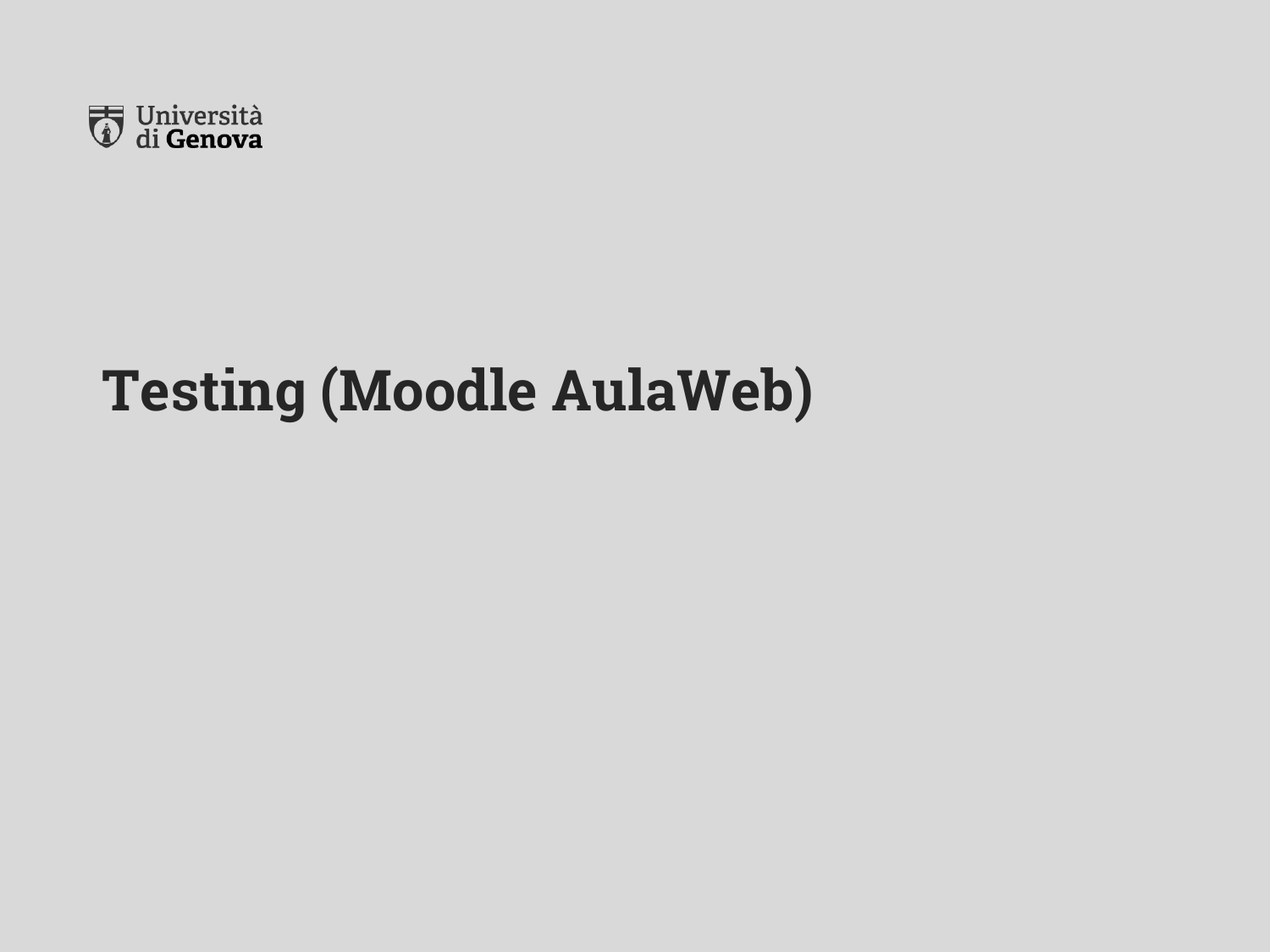## **Necessary technical equipment**



*<https://cedia.unige.it/didattica-a-distanza>*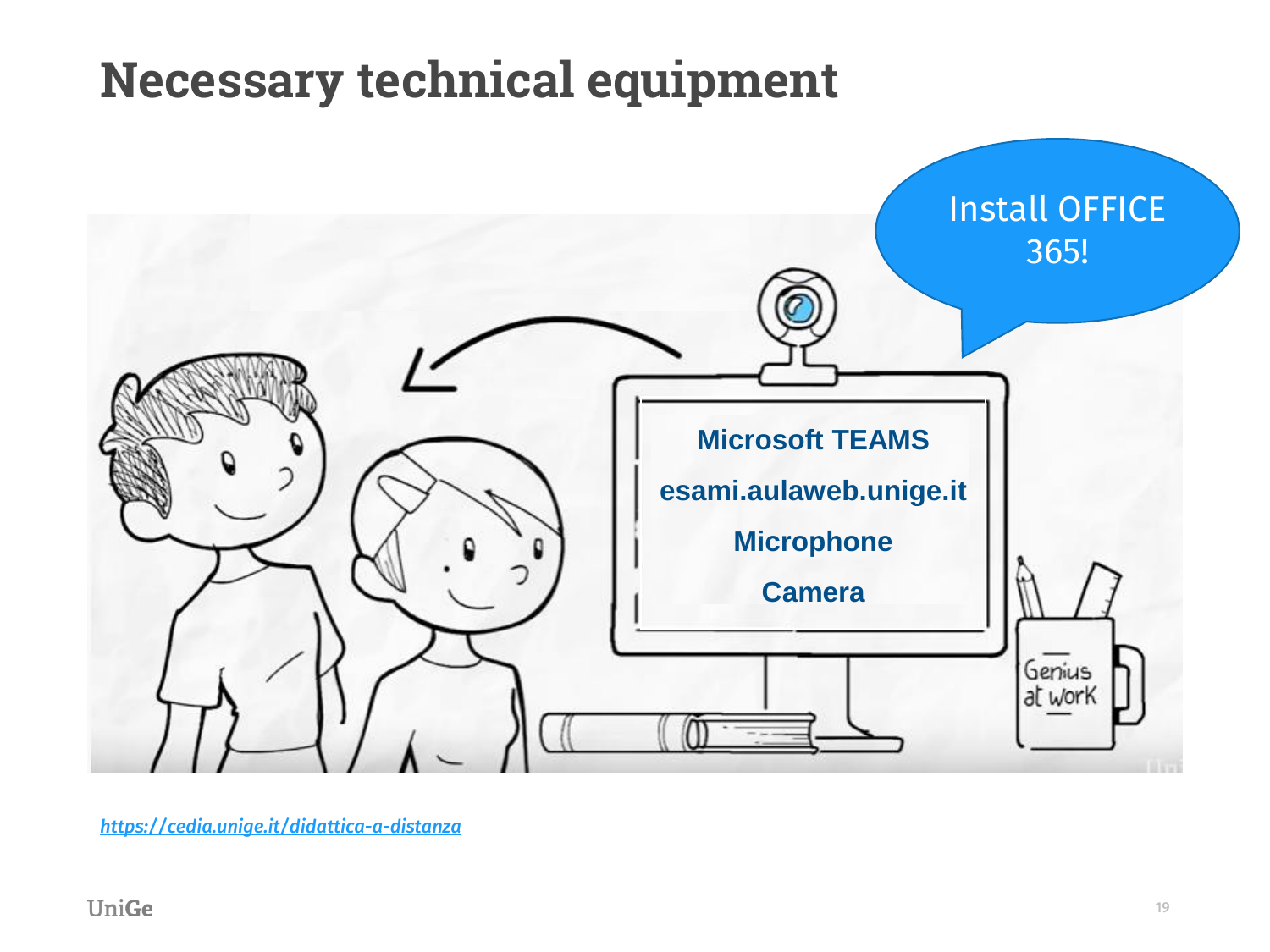# **Step 1 – Before the Exam**

1. Check your access to Aulaweb

[Exam](mailto:https://esami.aulaweb.unige.it/) [plateform](mailto:https://esami.aulaweb.unige.it/)

- 2. Check the technical equipment required by the teacher (Office 365, Teams)
- 3. Check the code for access to the Exam Team

If sent by the teacher by e-mail or by Aulaweb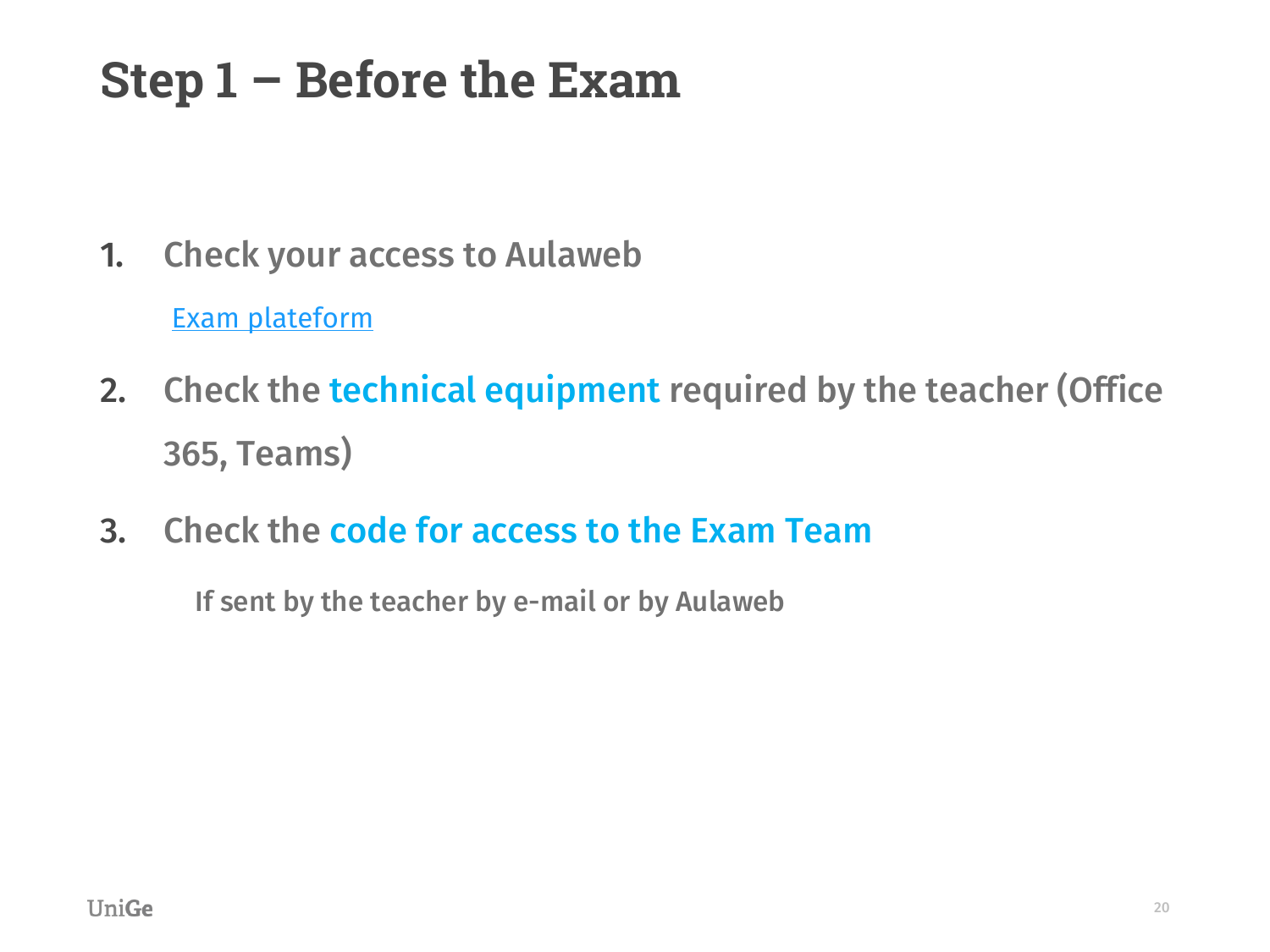# **Step 2 – During the Exam**

- 1. Prepare your university badge for recognition
- 2. Access the exam Team if requested by the teacher
- 3. Frame your face and worktop (hands resting on the clear work surface - unless otherwise instructed by the teacher)
- 4. Access the AulaWeb platform for the exam
- 5. Follow the teacher's intructions
- 6. At the end of the exam, log out (Teams and AulaWeb)

You must ensure maximum silence and there must be no other people in your room during the exam.

UniGe